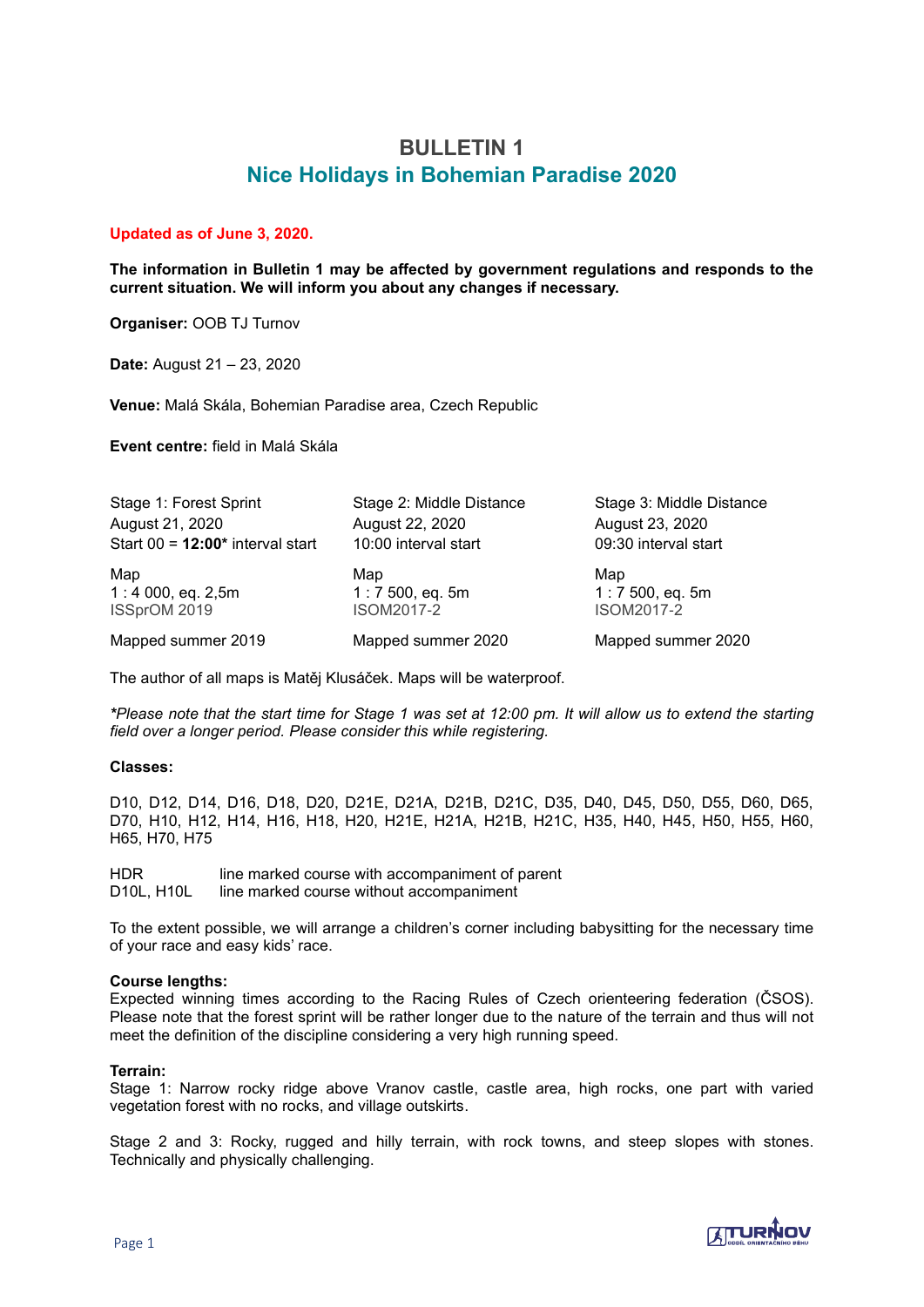# **Start:**

Interval starts in all stages. The start list will be extended over a longer period to make sure that more people than currently allowed will never meet in one place. Starts of all stages will be reachable exclusively on foot - up to 2.5 km from the event center. In addition, there is considerable climbing (over 100m!) on the way to Stage 2 and 3.

#### **Regulation:**

The valid Rules and the Racing Rules of ČSOS are to be implemented.

#### **Punching system:**

*SportIdent* system to be used for all days and all classes. No SI Air punching will be used.

# **Entries**

#### **Should the completions be cancelled due to Covid-19 measures, deposits will be returned in full.**

Entry system will be opened on Tuesday, June 16, 2020 at 6:30 am and closed on Tuesday, August 11, 2020 or when the limit of 1300 competitors is fully filled.

To enter for a race please use [ORIS entry system.](https://oris.orientacnisporty.cz/Zavod?id=4921) Entry is considered valid and confirmed if it is paid within 7 days. **Entries in the limit count of 1300 competitors which will not be paid within 7 days, will be rejected** and the vacancies will be automatically transferred to substitutes. **ČSOS clubs** must pay at least 90% of deposits within 7 days. Small outstanding arrears are possible in case there are competitors over limit, changes, etc.

**A foreign club** that is registered under ČSOS can request cash payment on spot via email. **Other clubs** must pay 100% of the deposit within 7 days.

**Changes** (category, SI card number, etc.) can be done directly in ORIS entry system by August 11, 2020. After this date, category can be changed only for a fee of CZK 50,-. All change requests should be sent to the email below.

**Entry can be cancelled** until August 11, 2020. After this date, only 50% of the entry fee will be returned. If the entry is cancelled 7 days before competitions (from August 15 onwards), 100% of the deposit will be forfeited.

**Name change** – Leaving one's seat to another competitor is possible for a fee of CZK 100,- . Regular entry cancellation in ORIS entry system and automatic shift of your seat to a substitute in the queue is preferred.

Email: [prihlasky@tur.cz](mailto:prihlasky@tur.cz) is intended only for changes after August 11, 2020, or for requests to change a name. All received requests will be processed after August 11, 2020.

Runners not registered in Czech orienteering federation (ČSOS) enrol also via ORIS entry system. There you can register and set your own temporary club. For more information, please refer to ORIS [Help site.](https://oris.orientacnisporty.cz/Napoveda?lang=cz&lang=en)

**Number of competitors is limited by Protected landscape area Bohemian Paradise to 1300.**  Once this limit is met, the entry system will be automatically closed.

If the limit is met, competitors above the limit express their willingness to participate in competitions until they remove their entry from the ORIS system, even if they are automatically moved from the position of substitute to the position of participant just before the race. Therefore, we ask any substitutes to add a reminder to their calendars and check their possible shift or cancel the entry if the interest in participating has passed.

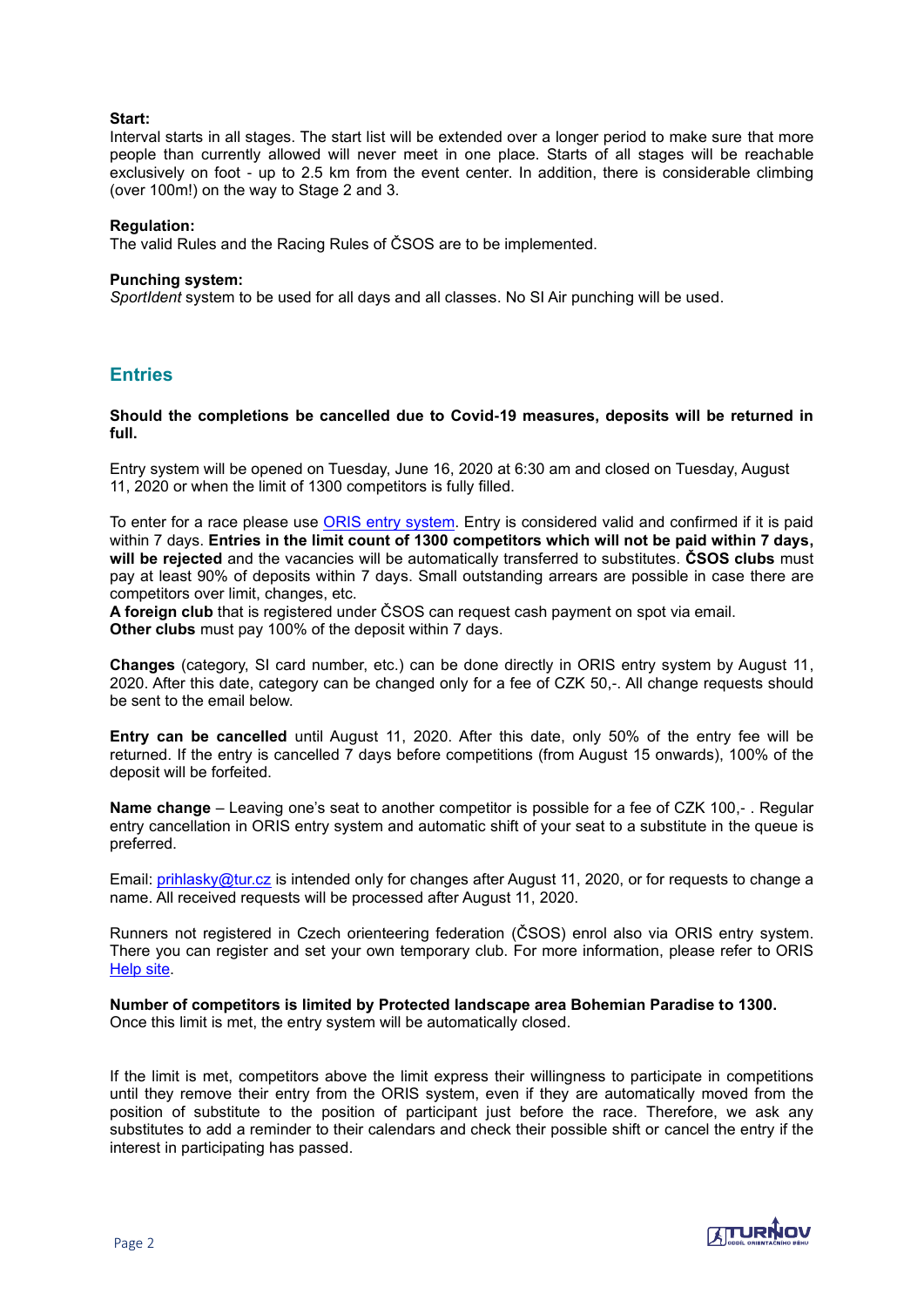# **Entry fee:**

Entry fee is for all three stages.

| Children classes to D/H14 incl. | CZK 350.- |
|---------------------------------|-----------|
| "Master" classes from D/H60     | CZK 550.- |
| Other                           | CZK 700.- |
| HDR.                            | CZK 300.- |

Entry fees are as a package for all 3 stages. Entry for a single stage(s) is not possible! Entry after deadline and on spot will be possible only in case the limit was not met and according to organizer's capabilities.

SI card rent CZK 50,- per stage.

#### **Payment by bank transfer:**

Bank: Fio Banka Account number: 2200736863/2010 IBAN: CZ5420100000002200736863 SWIFT CODE BIC: FIOBCZPPXXX Beneficiary Account Name: TĚLOVÝCHOVNÁ JEDNOTA TURNOV, ODDÍL ORIENTAČNÍHO BĚHU

All transfer expenses must be paid by the payer (OUR). Any transfer expenses charged by the bank to the organization will be added to the club open fee.

To distinguish your payment please use the code of your club from ORIS entry system (you can find it below your club entry in the list of entries by clubs in ORIS). If you pay for specific runners only, post their names in the reference note. Please submit your payment receipt at the check-in desk upon arrival.

Any questions about payment: hospodar@tur.cz

## **Please do not merge payments for different clubs!!**

**Entries must be paid within 7 days, only then they are considered valid and confirmed. If payment is not received, entry will expire, and your spot will be offered to a substitute in the queue. Number of competitors is strictly limited by PLA Bohemian Paradise to 1300.**

#### **Event office opening hours / Check-in to "PP" weekend:**

| Friday   | 21.8.2020               | 10:00 – 11:30 Event centre in Malá Skála |
|----------|-------------------------|------------------------------------------|
| Saturday | $22.8.2020$ $8:30-9:30$ | Event centre in Malá Skála               |
| Sunday   | $23.8.2020$ $8:30-9:30$ | Event centre in Malá Skála               |

We kindly ask you to make your check-in for the entire club, not individually.

## **Accommodation:**

Due to current restrictions, the organizer will not provide accommodation. There are many accommodation options in Malá Skála and its surroundings, e.g.: https://www.e-[chalupy.cz/cesky\\_raj/ubytovani/mala](https://www.e-chalupy.cz/cesky_raj/ubytovani/mala-skala/)-skala/ [https://www.booking.com/city/cz/mala](https://www.booking.com/city/cz/mala-skala.cs.html)-skala.cs.html